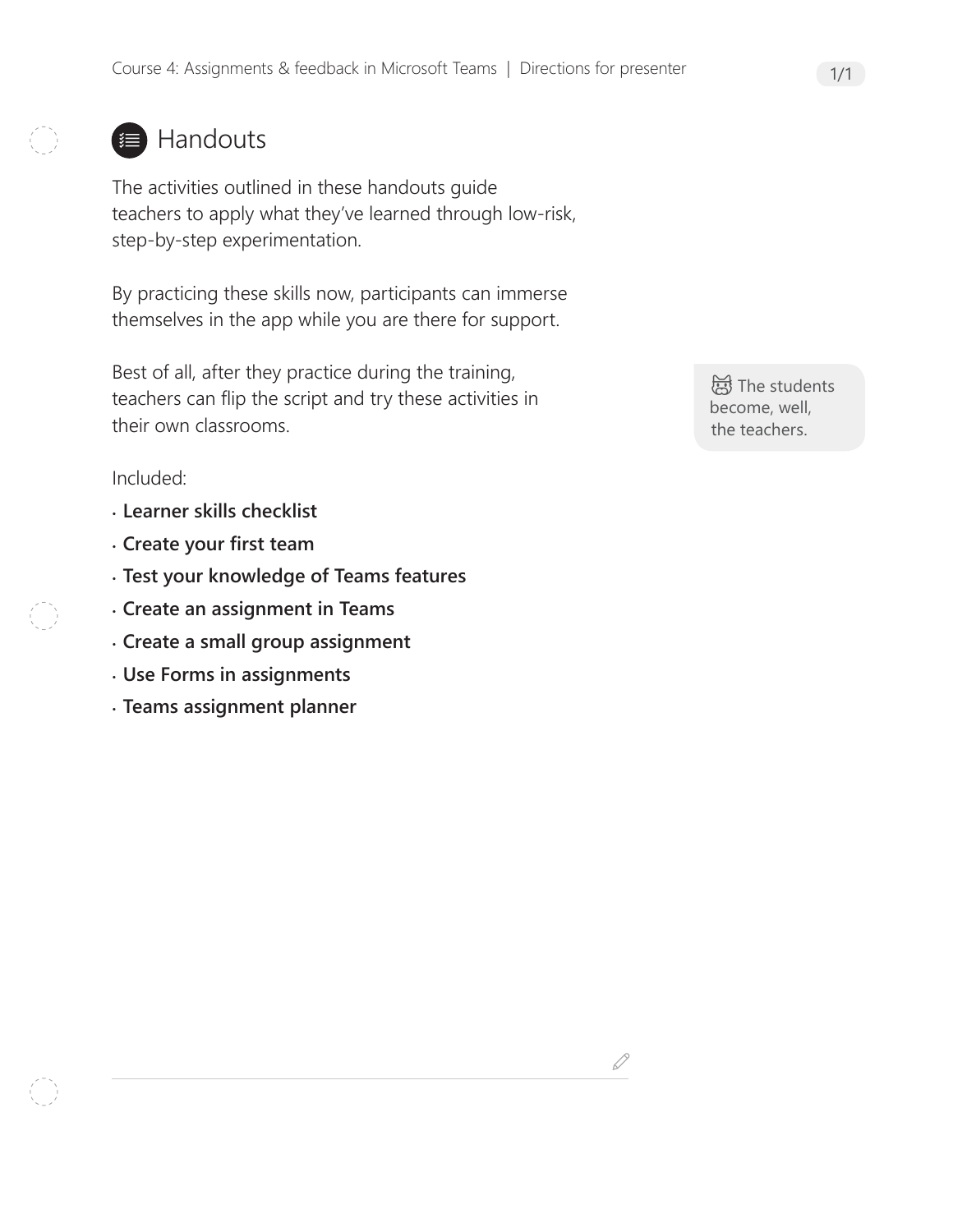### **a**) Learner skills checklist: 1-2 hour training

As you progress through this Teams training, check off each skill as you learn it:

#### **Create a new assignment, and:**

- $\Box$  Add a title.
- $\square$  Select a class to send the assignment out to.
- $\Box$  Fill out instructions.
- $\Box$  Upload a file as a resource.
- $\Box$  Set a due date.
- $\Box$  Allow for late turn-ins.
- $\square$  Set number of points assignment is worth.
- $\Box$  Assign.
- $\square$  Send assignment to multiple classes.
- $\Box$  Reuse the assignment.
- $\square$  Select individual students to receive an assignment.
- $\Box$  Schedule the assignment to send later.
- $\Box$  Add a rubric.
- $\Box$  Explore the features of the feedback loop.
- $\Box$  Add a Form as an assignment.

**总** Creative doodles and brilliant notes encouraged!

 $\mathcal{S}% _{M_{1},M_{2}}^{\alpha,\beta}(\varepsilon)$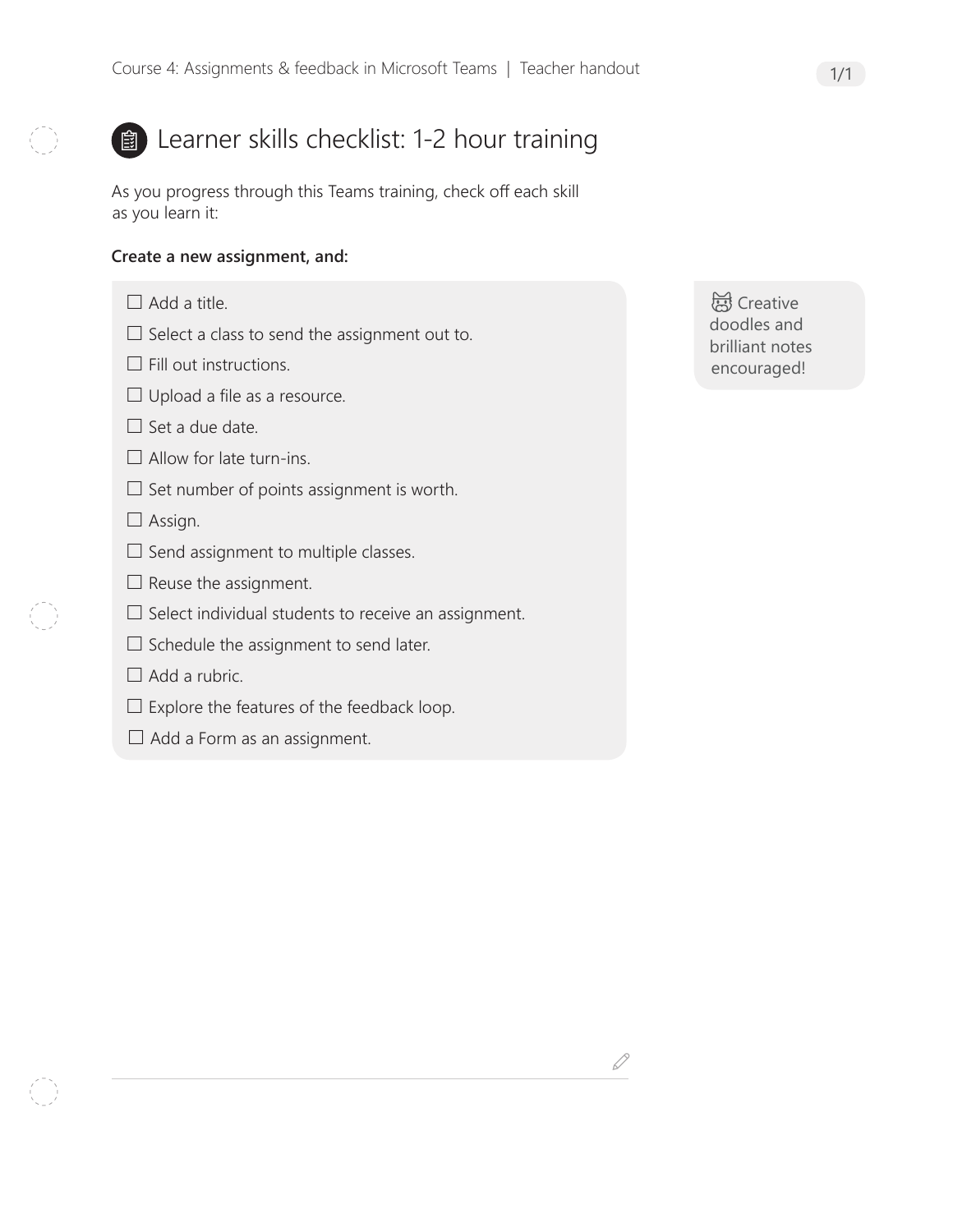### **E** Create your first team

#### **The very first step in giving Teams a whirl is, well, creating your first team.**

- $\Box$  Create and name a team. Select Class for your team type *(see image below)*.
- $\Box$  When prompted, add mock students to your newly created class team.
- $\Box$  Add two channels to the team. Name the channels based on how you might break up your practice, such as by unit, classes, or student groups.
- $\Box$  Post a comment in that team.

☆ Note: Due to some district settings in Teams, you may need to start with adding channels. Your presenter will let you know.



**1. Select Class** for your team type.

 $\mathscr{Q}$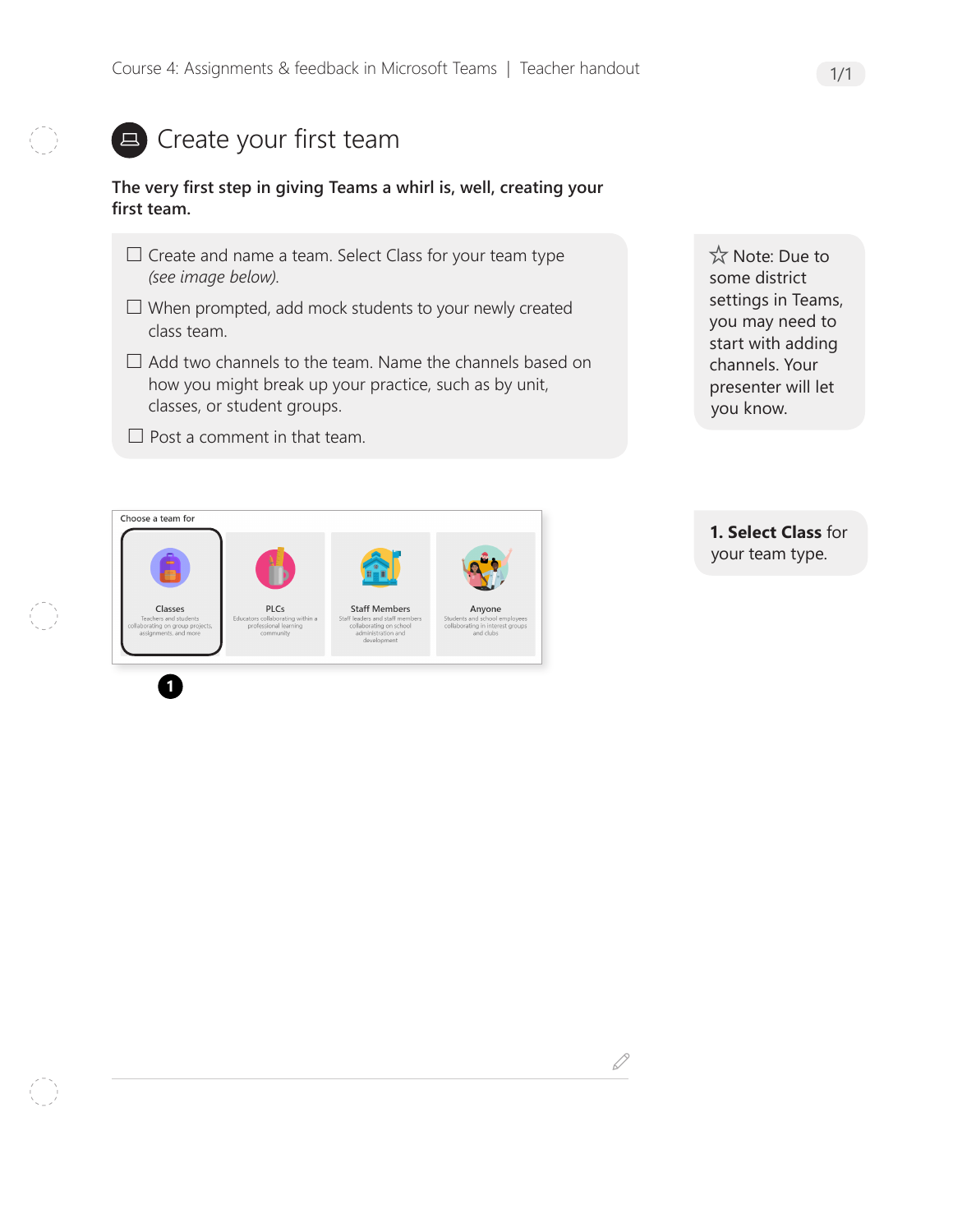

Fill in the blanks below to test your Teams knowledge.



 $\mathscr{Q}$ 

1/1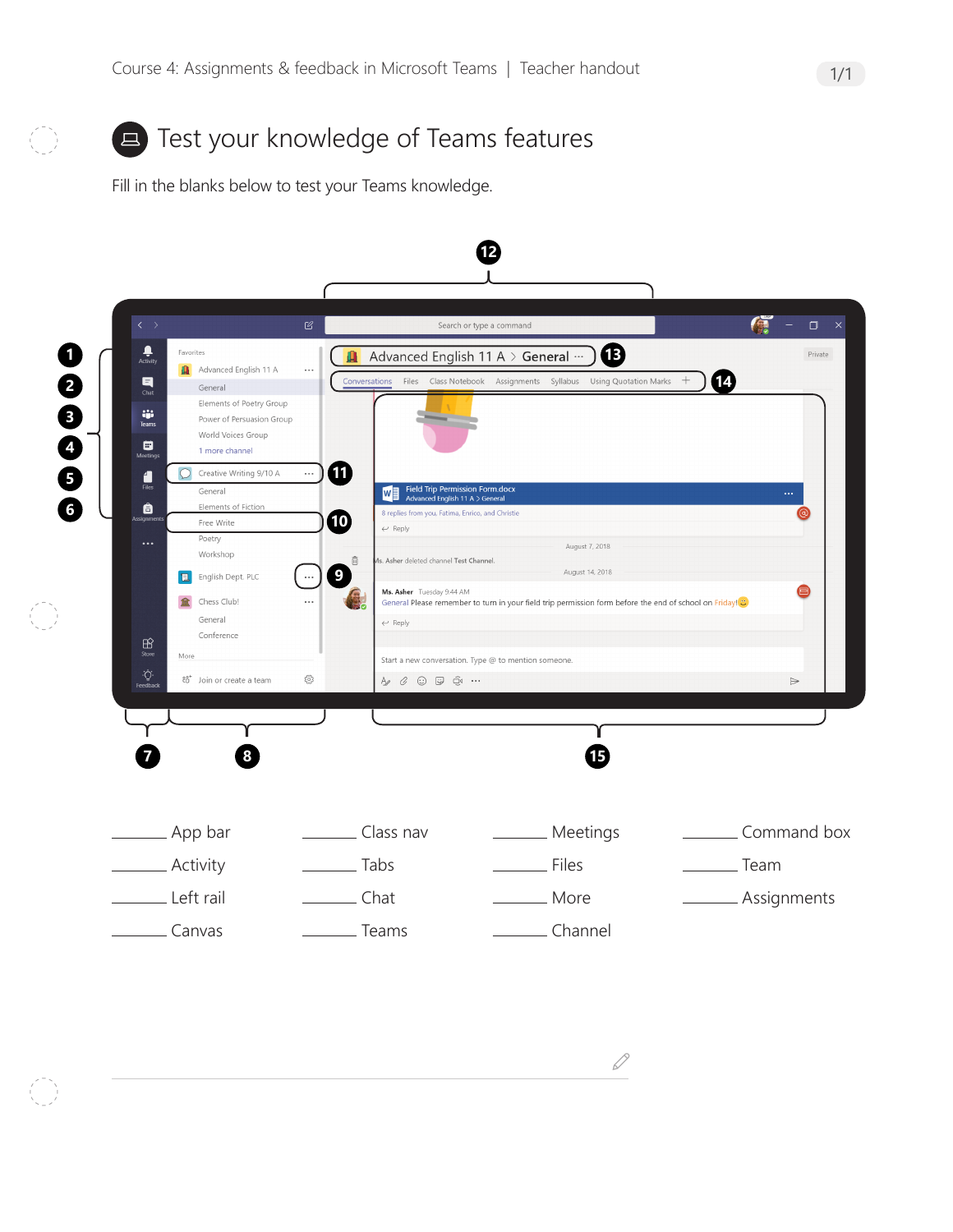

Find the answers below.



 $\mathscr{Q}$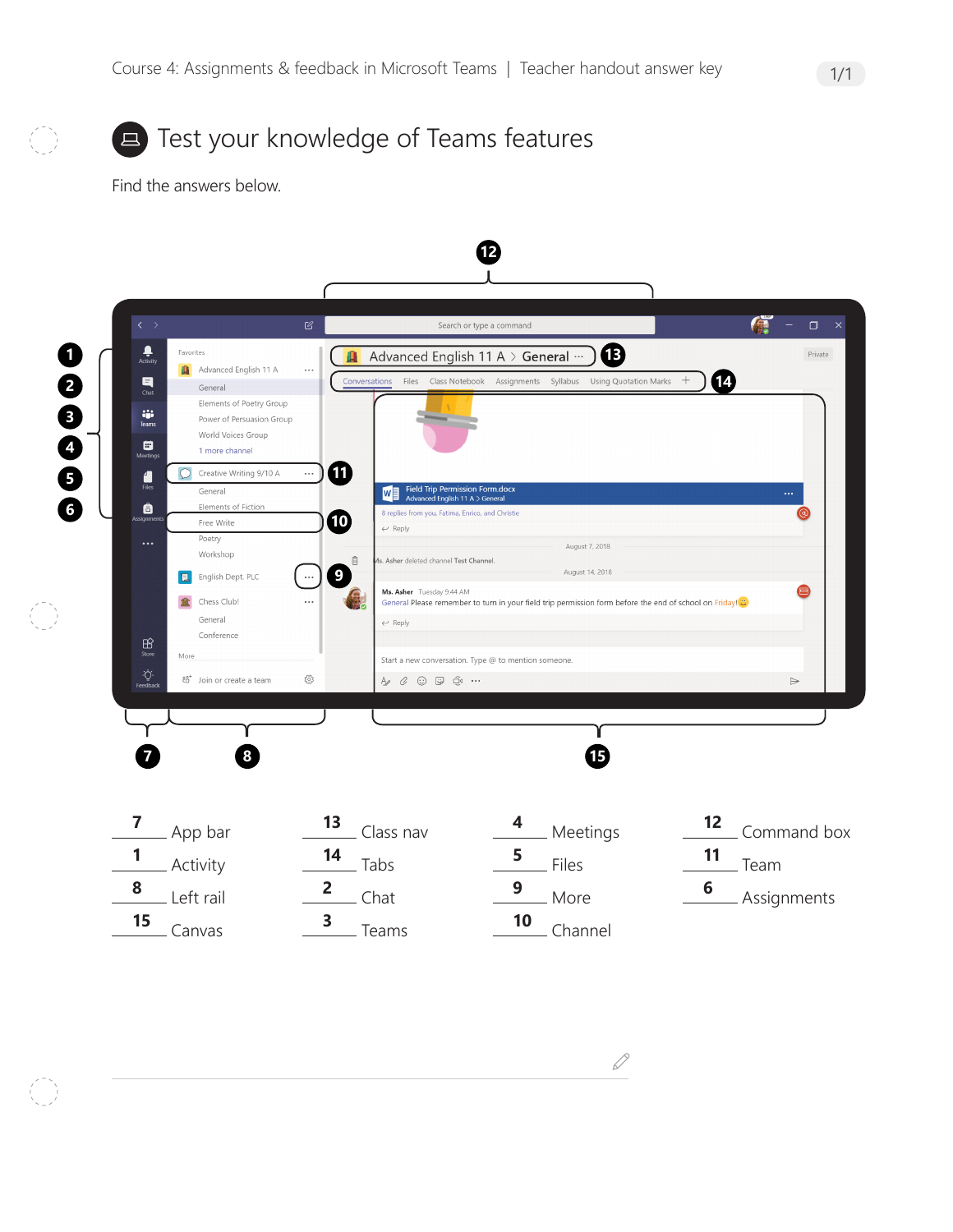# **a**) Create an assignment in Teams activity

In this series of activities, we'll practice creating several different kinds of assignments in several different ways – all so we can get your students learning, creating, and exploring without a single trip to the dreaded photocopier. Sound good?

On your marks...get set...go!

### **Make an assignment for a whole class**

- **Do:** Go into your class team.
- □ **Do:** Create a new assignment.
- **Do:** Add a title.
- **Do:** Select a class to send the assignment to.
- **Do:** Fill out instructions.
- **Do:** Upload a file as a resource (don't overthink it, just choose a file you can easily find on your device).
- **Do:** Set a due date.
- $\square$  **Do:** Schedule the assignment to be assigned later.
- **Do:** Allow for late turn-in.
- □ **Do:** Set the number of points.
- **Do:** Assign.

#### **Extra challenge**

- **Do:** If you already have multiple teams made, create a new assignment and send it out to all of them at once.
- **Do:** Once you've created an assignment, reuse the resource you've added to it in a new assignment.

D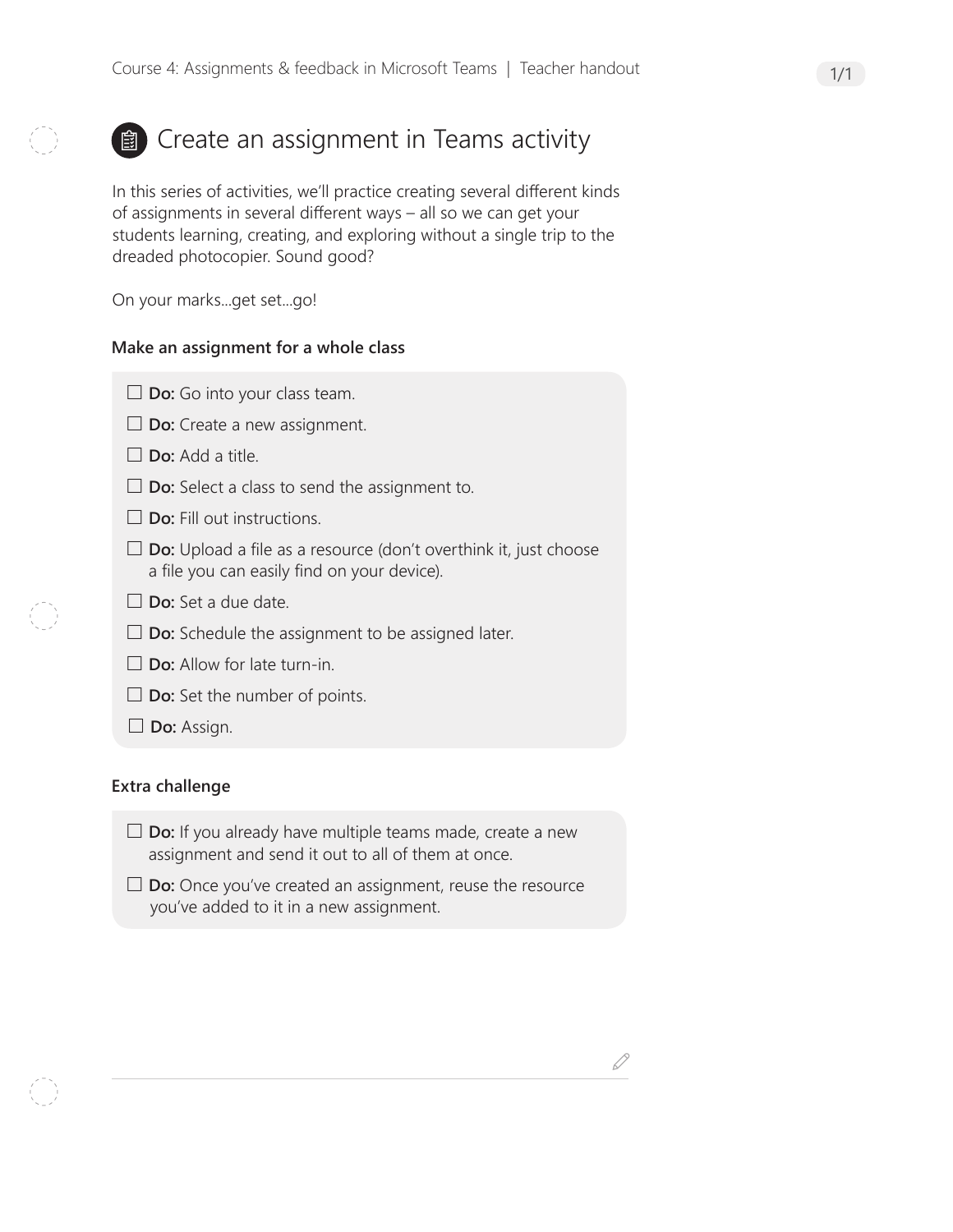### **a**) Create a small group assignment

In this series of activities, we'll practice creating several different kinds of assignments in several different ways.

#### **Make an assignment for a small group**

- □ **Do:** Create a new assignment.
- □ **Do:** Add a title.
- **Do:** Type directions.
- **Do:** Select three students to assign it to.
- **Do:** Set a due date.
- □ **Do:** Set an assign later date.
- **Do:** Add a simple rubric. *(Note: If you've got a rubric handy, pull it up. Otherwise, just use the ratings Excellent, Good, Fair, and Needs improvement).*

 $\mathscr{Q}$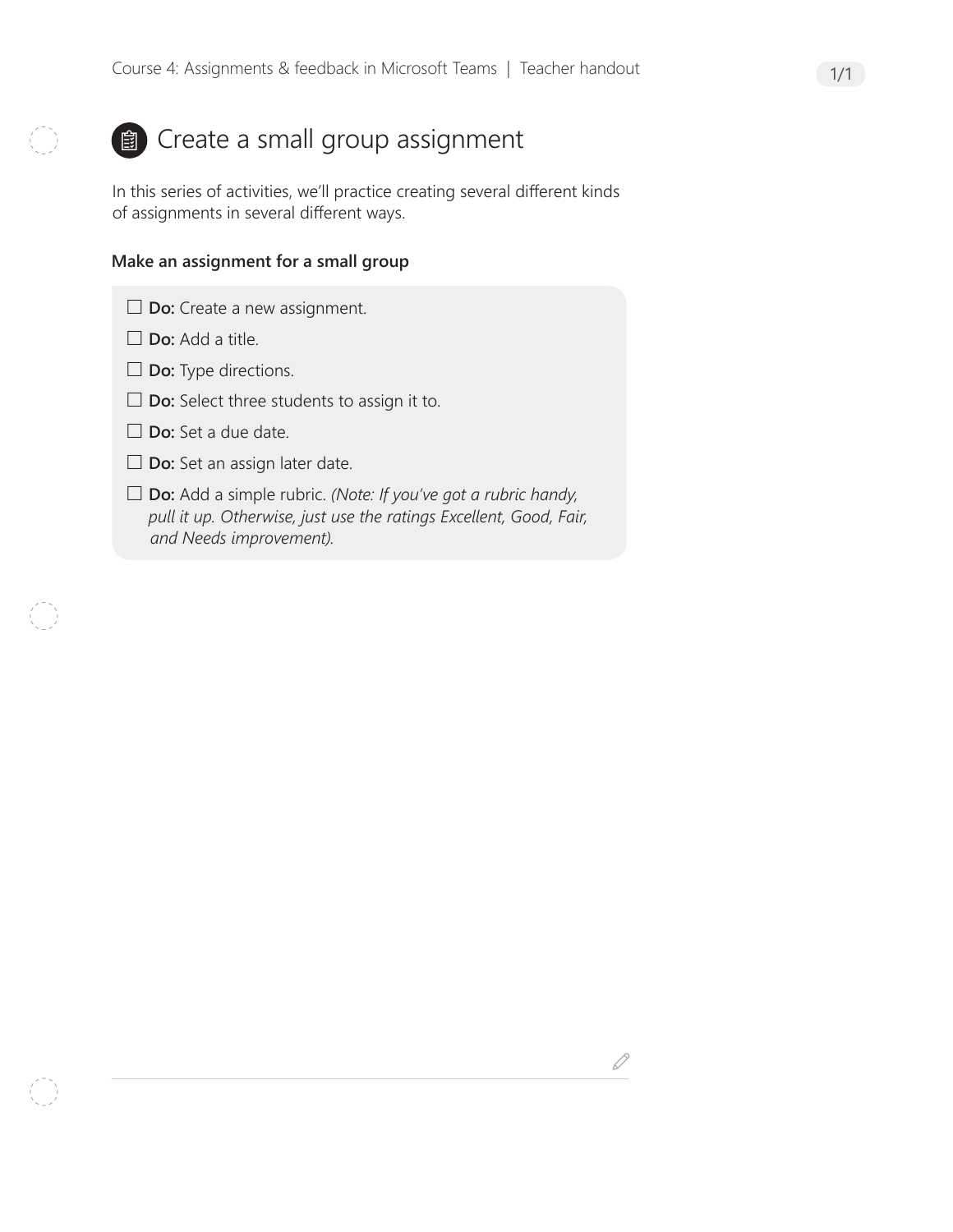### **ED** Use Forms in assignments

- **Do:** Select New Quiz from Create menu.
- **Do:** Create a quiz. Choose whatever type (multiple choice, short answer, etc.) you want to.
- □ **Do:** Return to Teams and select New Quiz again.
- □ **Do:** Find your Quiz and click next.
- □ **Do:** Fill out the rest of the assignment information.
- **Do:** Assign.

#### **Challenge**

□ **Do:** Reuse the quiz you just created.

d Forms automagically grades for you!

 $\mathcal{S}$